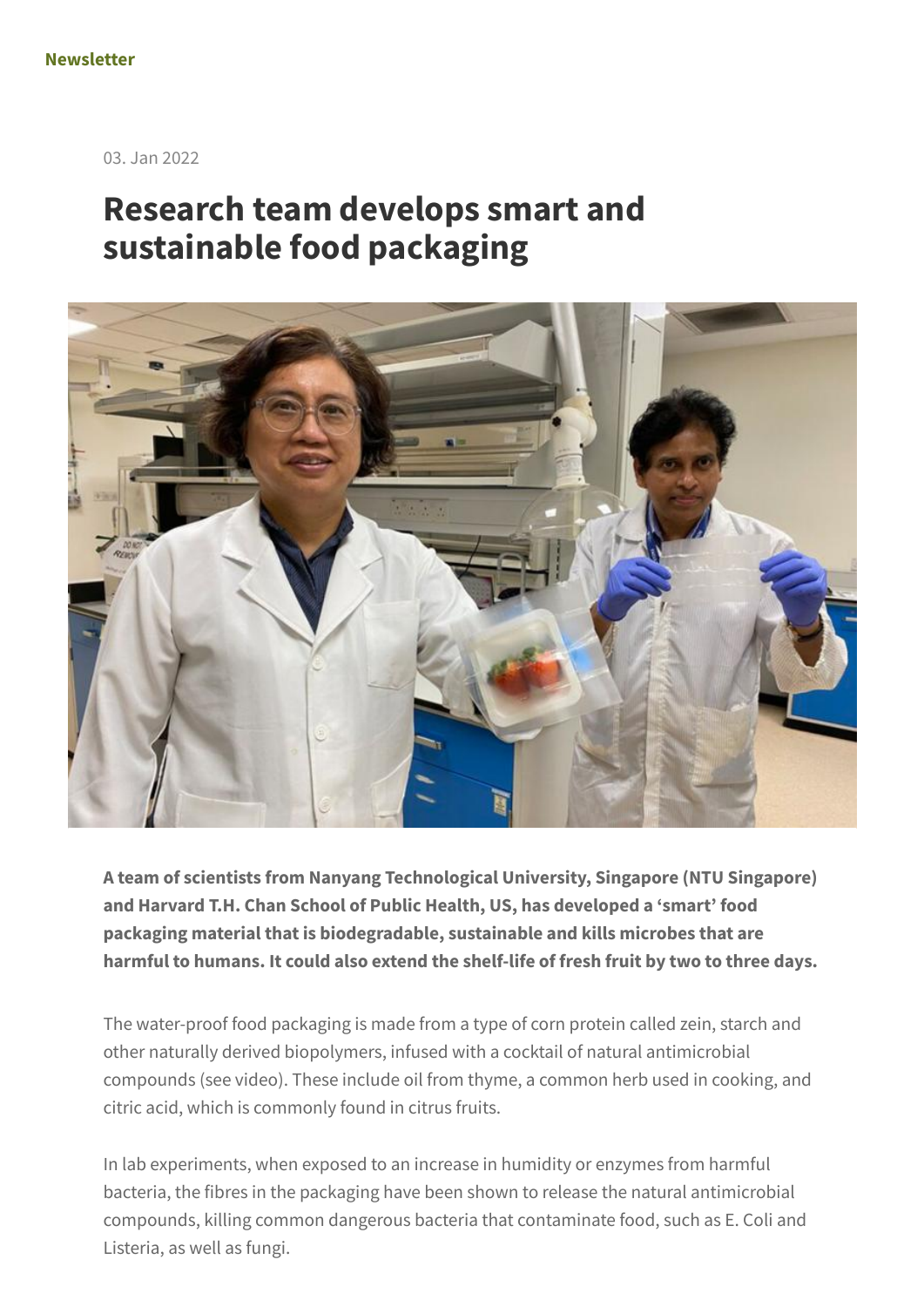The packaging is designed to release the necessary miniscule amounts of antimicrobial compounds only in response to the presence of additional humidity or bacteria. This ensures that the packaging can endure several exposures, and last for months.

As the compounds combat any bacteria that grow on the surface of the packaging as well as on the food product itself, it has the potential to be used for a large variety of products, including ready-to-eat foods, raw meat, fruits, and vegetables.

In an experiment, strawberries that were wrapped in the packaging stayed fresh for seven days before developing mould, compared to counterparts that were kept in mainstream fruit plastic boxes, which only stayed fresh for four days.

The invention is the result of the collaboration by scientists from the NTU-Harvard T. H. Chan School of Public Health Initiative for Sustainable Nanotechnology (NTU-Harvard SusNano), which brings together NTU and Harvard Chan School researchers to work on cutting edge applications in agriculture and food, with an emphasis on developing non-toxic and environmentally safe nanomaterials.

The development of this advanced food packaging material is part of the University's efforts to promote sustainable food tech solutions, that is aligned with the NTU 2025 strategic plan, which aims to develop sustainable solutions to address some of humanity's pressing grand challenges.

Professor Mary Chan, Director of NTU's Centre of Antimicrobial Bioengineering, who co-led the project, said: "This invention would serve as a better option for packaging in the food industry, as it has demonstrated superior antimicrobial qualities in combatting a myriad of food-related bacteria and fungi that could be harmful to humans. The packaging can be applied to various produces such as fish, meat, vegetables, and fruits. The smart release of antimicrobials only when bacteria or high humidity is present, provides protection only when needed thus minimising the use of chemicals and preserving the natural composition of foods packaged."

Professor Philip Demokritou, Adjunct Professor of Environmental Health at Harvard Chan School, who is also Director of Nanotechnology and Nanotoxicology Center and Co-director of NTU-Harvard Initiative on Sustainable Nanotechnology, who co-led the study, said: "Food safety and waste have become a major societal challenge of our times with immense public health and economic impact which compromises food security. One of the most efficient ways to enhance food safety and reduce spoilage and waste is to develop efficient biodegradable non-toxic food packaging materials. In this study, we used nature-derived compounds including biopolymers, non-toxic solvents, and nature-inspired antimicrobials and develop scalable systems to synthesise smart antimicrobial materials which can be used not only to enhance food safety and quality but also to eliminate the harm to the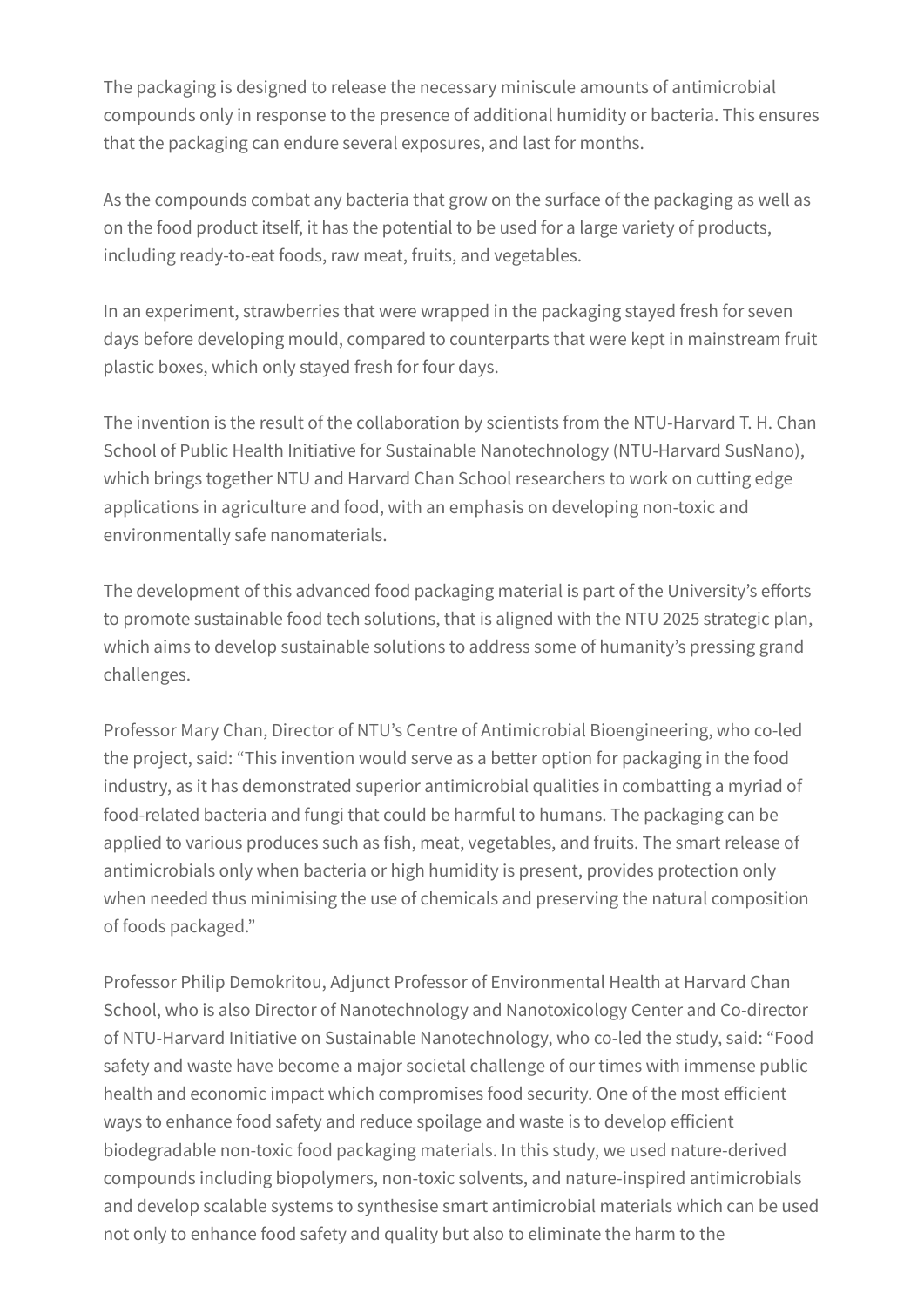environment and health and reduce the use of non-biodegradable plastics at global level and promote sustainable agri-food systems."

Providing an independent assessment of the work done by the NTU research team, Mr Peter Barber, CEO of ComCrop, a Singapore company that pioneered urban rooftop farming, said: "The NTU-Harvard Chan School food packaging material would serve as a sustainable solution for companies like us who want to cut down on the usage of plastic and embrace greener alternatives. As ComCrop looks to ramp up product to boost Singapore's food production capabilities, the volume of packaging we need will increase in sync, and switching to a material such as this would help us have double the impact. The wrapping's antimicrobial properties, which could potentially extend the shelf life of our vegetables, would serve us well. The packaging material holds promise to the industry, and we look forward to learning more about the wrapping and possibly adopting it for our usage someday."

The results of the study were published in the peer-reviewed academic journal ACS Applied Materials & Interfaces in October.

Cutting down on packaging waste

The packaging industry is the largest and growing consumer of synthetic plastics derived from fossil fuels, with food packaging plastics accounting for the bulk of plastic waste that are polluting the environment.

In Singapore, packaging is a major source of trash, with data from Singapore's National Environment Agency showing that out of the 1.76 million tonnes of waste disposed of by domestic sources in 2018, one third of it was packaging waste, and over half of it (55 per cent) was plastic.

The smart food package material, when scaled up, could serve as an alternative to cut down on the amount of plastic waste, as it is biodegradable. Its main ingredient, zein, is also produced from corn gluten meal, which is a waste by-product from using corn starch or oils in order to produce ethanol.

The food packaging material is produced by electrospinning the zein, the antimicrobial compounds with cellulose, a natural polymer starch that makes up plant cell walls, and acetic acid, which is commonly found in vinegar.

Prof Mary Chan added: "The sustainable and biodegradable active food packaging, which has inbuilt technology to keep bacteria and fungus at bay, is of great importance to the food industry. It could serve as an environmentally friendly alternative to petroleum-based polymers used in commercial food packaging, such as plastic, which have a significant negative environmental impact."